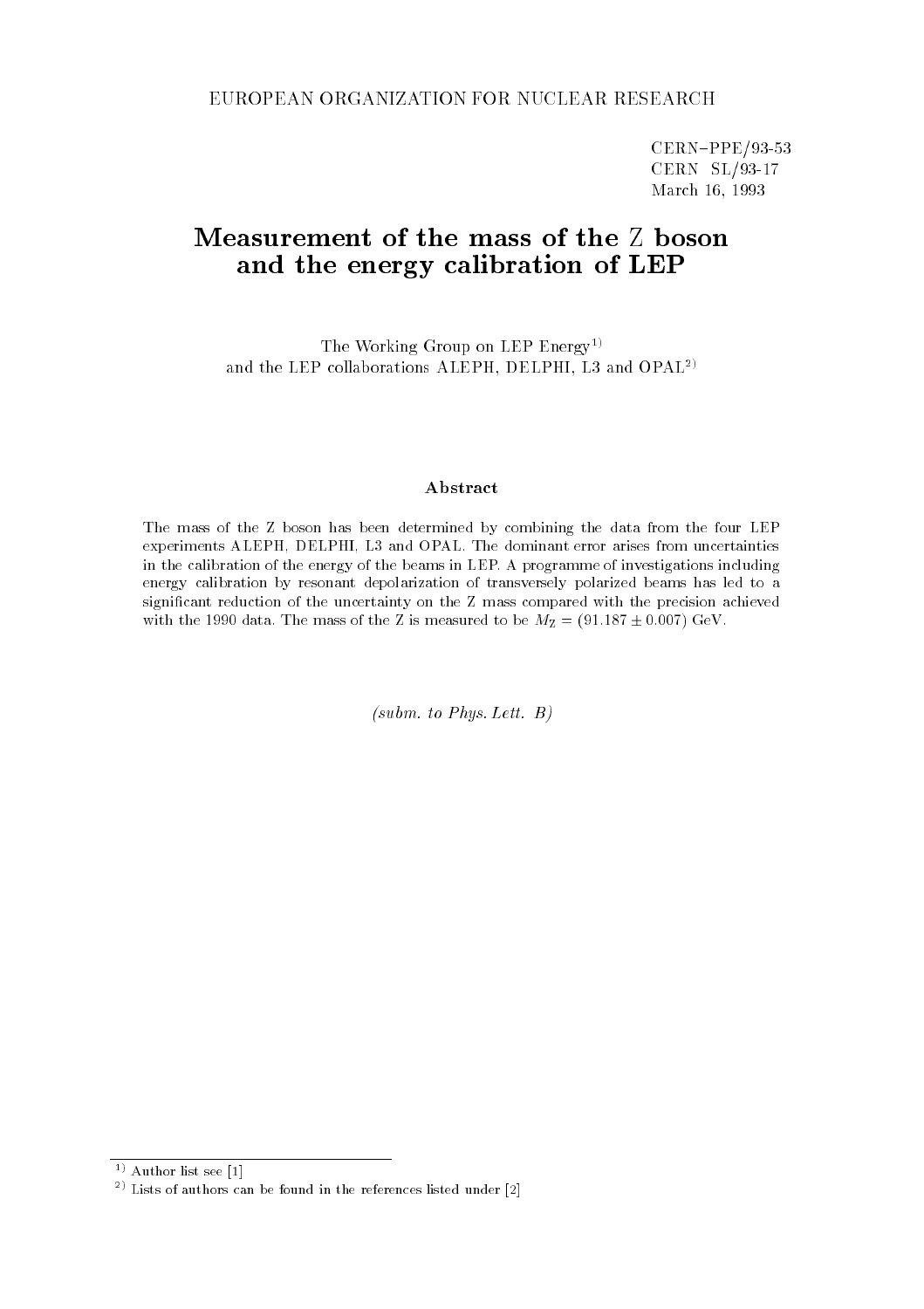#### 1 Introduction

The mass,  $M_{\rm Z}$ , of the neutral weak boson is a fundamental parameter of nature and the large electron-positron collider, LEP, at CERN isthe ideal place to measure it precisely. Although the precision of present tests of the standard model requires a knowledge of  $M_{\rm Z}$  to only a few tens of MeV, a direct measurement of the mass of the top quark and the expected improvements on the precision of other LEP measurements will require a better knowledge of  $M_{\rm Z}$ . From data taken up to the end of 1990 by the four LEP collaborations ALEPH, DELPHI, L3 and OPAL, a combined value of  $M_{\rm Z}$  had been obtained [3], with the uncertainties in the LEP energy scale contributing the dominant error of 20 MeV in comparison with a statistical error of 5 MeV on the combined result. Since then, the understanding of the energy calibration has progressed [1]. New results from data taken during the 1991 energy scan of seven different energies within  $\pm 3$  GeV of the Z mass are now available.

Parameters of the Z are extracted from the energy dependence of the cross section for e+e  $\;\rightarrow$  nadrons and e+e  $\;\rightarrow$  leptons around the  $L$  resonance. The error on the mass is dominated by the uncertainty in the absolute energy scale and also affected by the uncertainty on the difference between the scan energies. The next sections concentrate on the techniques used to determine the energy of the electron and positron beams, followed by a discussion of the measurement of  $M_{\rm Z}$ .

### 2 LEP energy calibration

The momentum of the electron and positron beams circulating in LEP is proportional to the magnetic bending field integrated over the path of the particles. For particles on the central orbit, i.e. passing through the centre of the quadrupoles and sextupoles, the momentum is determined by the field of the 3280 main bending magnets and by small contributions from constant fields such as the Earth's magnetic field or remanent fields in the beam pipe. Contributions from the quadrupoles and sextupoles also have to be considered for non-central orbits.

Four techniques provided information on the energy:

*i)* The Field Display [4] uses a rotating coil to measure the magnetic field in a reference dipole powered in series with the main ring magnets. Measurements were performed regularly and are used as a reference value for the energy of each individual fill of the machine, to which corrections are applied based on other calibration techniques. The reproducibility of the field display measurements is about  $\pm 2.5\!\times\!10^{-8}$ .

ii) The Flux Loop [5, 6] consists of closed electrical loops, each threading all the dipoles in one octant of the machine; the integrated induced voltage when altering the dipole currents is a direct measure of the magnetic field generated by the main ring dipoles. Absolute calibrations of the flux loop with a relative precision of  $\sim \pm 10^{-4}$  were performed prior to installation of the magnets. However, the flux loop method is insensitive to constant fields and does not take into account additional bending in the quadrupoles and sextupoles on non-central orbits. It therefore needs various corrections.

*iii)* Proton Calibrations [6] were performed to check the flux loop measurements by storing 20 GeV protons in LEP. Protons at that energy are not ultra-relativistic and therefore their momentum can be measured by determination of the frequency of the RF acceleration voltage. This determines the momentum of positrons on the same orbit. The relative precision of this method is high at 20 GeV ( $\sim \pm 10^{-4}$ ), but the determination of the beam energy at 45 GeV depends on extrapolations of the magnetic field with flux-loop measurements and leads to a degradation of precision ( $\sim \pm 2\times 10^{-4}$ ).

iv) Resonant Depolarization determines the beam energy by measuring the frequency with which the spins of transversely polarized electrons precess about the vertical bending field. This technique measures the beam energy under conditions very close to those of data-taking runs and is by far the most precise method available. Such measurements were successfully performed during four fills at the end of the 1991 running period.

The depolarization measurements form the cornerstone of the 1991 energy calibration. The energy of each individual fill of the machine was obtained from the field display corrected for the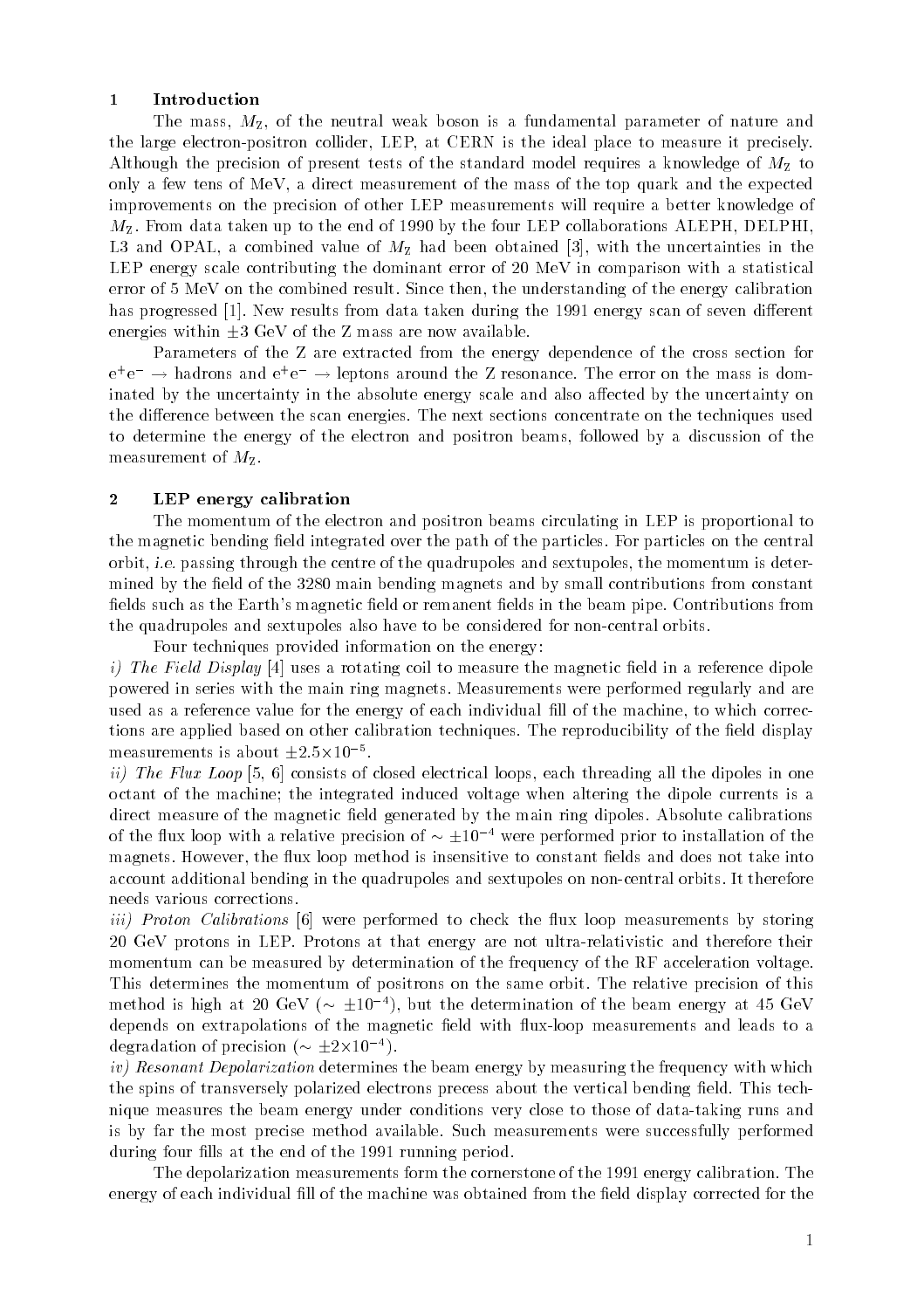average deviation from the field display value observed during the depolarization calibrations. The local changes of the beam energies in the accelerating cavities also had to be taken into account to obtain the centre-of-mass energies at the interaction regions. Flux loop measurements were used to monitor the stability of the magnets with time.

#### $2.1$ Energy calibration by resonant depolarization

Transverse polarization in LEP was first observed in 1990 by means of a Comptonscattering laser polarimeter [7]. Towards the end of the 1991 data taking period, transversely polarized electrons at a nominal energy of 46.5 GeV were depolarized in a controlled way by applying an oscillating horizontal magnetic field [8]. Under the influence of such a weak field the spins are slightly rotated away from the vertical axis on each turn, and a depolarizing resonance occurs if the depolarizing field is in phase with the spin precession  $[9]$ . The number of spin precessions per revolution, the spin tune  $\nu_s$ , is related to the beam energy via

$$
E_{\text{beam}} = \frac{\nu_s \times m_e c^2}{(g_e - 2)/2} \equiv 0.4406486(1) \text{ GeV} \times \nu_s ,
$$

where  $(g_e - 2)/2$  is the magnetic moment anomaly of the electron,  $m_e$  is the electron mass, and  $c$  is the speed of light. The depolarizing field is applied once per turn, and therefore the resonance occurs at a frequency which is independent of the integer part of the spin tune:  $f$ dep  $\rightarrow$  (s  $\rightarrow$  intervals)  $f$  is the revolution frequency of the second frequency of the beam  $f$ particles. The integer part of  $\nu_s$ , 105 at 46.5 GeV, is well known from the other calibration techniques, since a unit tune change corresponds to a  $\sim$  440 MeV change in beam energy.

The resonance was located by varying the frequency of the depolarizing magnetic field over successively smaller ranges. Six measurements of the beam energy during four fills were obtained, each with a relative resolution of about  $\pm 3\times 10^{-8}$ . The observed variation is larger, about 8-105 , and is attributed mainly to changes of the beam energy between the measurements.

#### 2.2 Stability of the beam energy over time

Periodic flux loop measurements were performed in order to monitor the stability of the magnetic field generated by the dipoles. Unlike the reference magnet, which has a steel inner core, the ring dipoles are made of concrete-steel cores. The properties of the ring dipoles change with time as the cores dehydrate [5] and therefore the field in the ring dipoles is different from the field measured in the reference magnet. In addition, the magnetic field has a temperature coefficient [10], resulting in an energy variation of  $\Delta E/E$  =(1.00  $\pm$  0.25) $\times$ 10  $^{-1}$  °C. The error given covers the values of the temperature coefficient determined from laboratory measurements and from flux loop calibrations done at different temperatures. Temperature measurements were obtained from a reference set of eight magnets, estimated to represent the average dipole temperature to within  $\pm 0.25$  °C. The flux loop measurements, after temperature correction, are shown in figure 1 together with the proton and depolarization calibrations. The flux loop calibrations were constant during 1991 up to the start of the energy scan, then they showed a step corresponding to  $-15$  MeV in beam energy, and also gave indications for a time dependence with a relative change of  $-2.2\!\times\!10^{-9}$  (day or about  $-9$  MeV in beam energy over the entire duration of the energy scan. This slope is indicated by the dashed line on the figure. Proton calibrations performed before and after the step could not confirm the change in beam energy; therefore only one-half the size of the step was taken as correction, with a systematic error of  $\pm 10$  MeV on the beam energy assigned. Depolarization calibrations performed during the scan could not exclude the existence of the slope, resulting in an additional uncertainty of  $\pm 2$  MeV on the average centre-of-mass energy.

The scatter of the resonant depolarization measurements gives another estimate of the time dependence of the beam energy. Reasons for the changes of the beam energy between the measurements include temperature effects and contributions to the bending field from correction dipoles used to tune the horizontal orbit of the beams. Tidal forces from the Moon and the Sun also alter the beam energies, as discussed in reference [11]. These forces lead to timedependent deformations in the shape of the Earth and are expected to cause relative changes of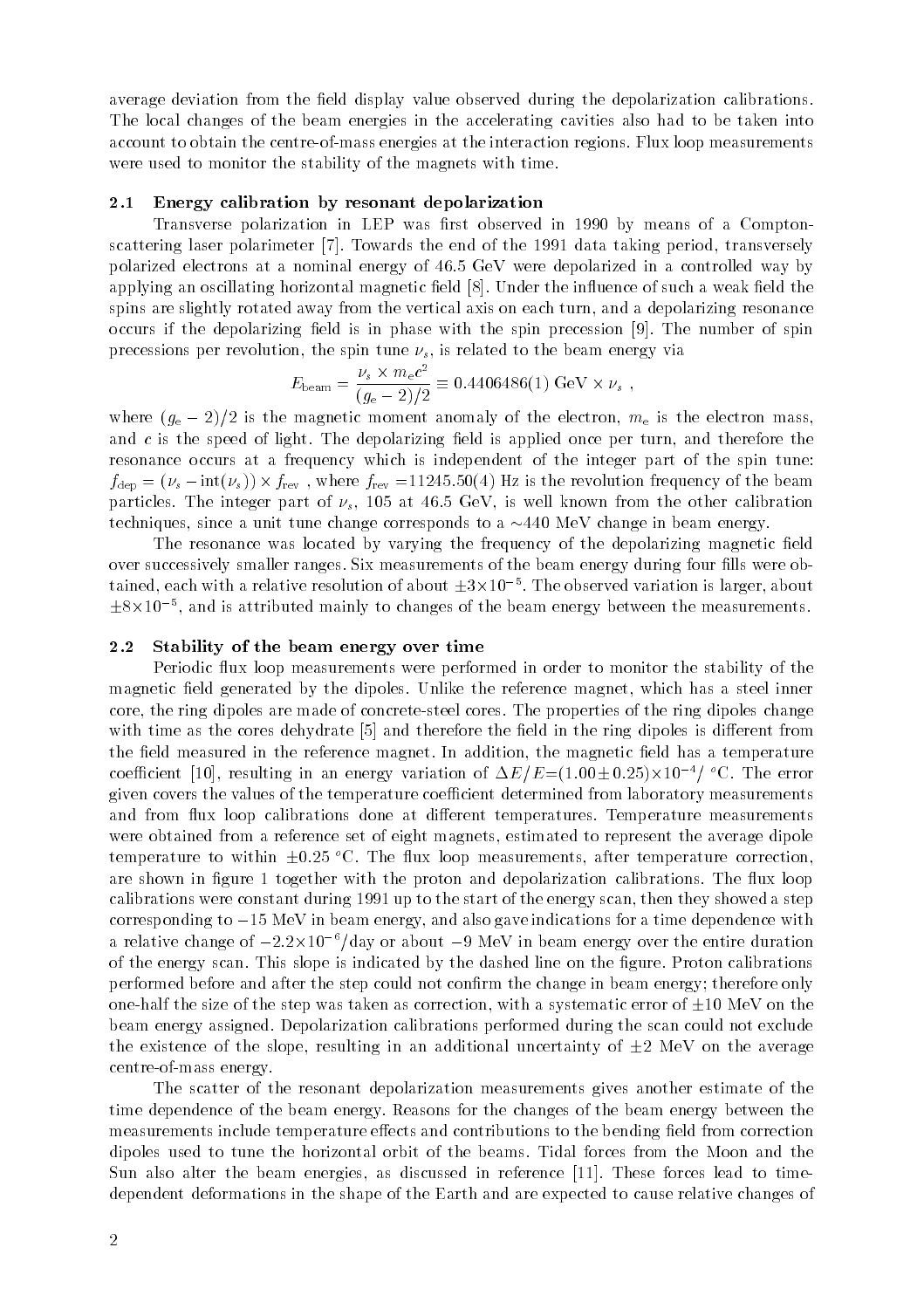the circumference,  $C$  , of LEP by a few 10  $\,$  . However, the length of the closed path taken by the particles is determined by the frequency of the voltage driving the acceleration cavities and does not change; therefore the particles are no longer at the central orbit and feel contributions from the quadrupoles and sextupoles to the bending field. The resulting change in beam energy is given by

$$
\Delta p/p = -(1/\alpha_c)\Delta C/C,
$$

where  $\alpha_c$  = 3.87  $\times$  10  $^+$  is the "momentum compaction factor" for the 1991 beam optics. A change of the 27 km circumference of LEP by 1 mm alters the beam energy by 4 MeV.

The six depolarization measurements of the beam energy are shown in figure 2 as a function of the tidal force normalized between -1 and 1. A strong correlation is observed and is conrmed by a controlled experiment performed during the 1992 running period of LEP [12]. The line on figure 2 represents the best fit to the data when fixing the slope to the one measured in  $1992$ ; the 1991 polarization calibrations agree well with this prediction.

For the analysis of the 1991 data the full variation observed in the polarization data is used as an estimate of the energy variation from all sources.

#### 2.3 Centre-of-mass energy at the experiments

The energy of the beams is not constant as they go around the machine; particles at an average energy of 45.6 GeV lose 124 MeV per turn due to synchrotron radiation and gain the same amount of energy in the radio-frequency (RF) cavities on either side of the L3 and OPAL experiments. This is shown in figure 3 for typical 1991 running conditions. There is a difference between the design and the actual radio-frequency used for physics running such that the cavities appear too far away from the interaction point. Therefore, particles arrive too early in the first set of cavities with respect to the phase of the accelerating voltage and gain an energy which is about 13 MeV greater than the gain in the second set, where they are late in phase. This results in shifts of the centre-of-mass energy of about 13 MeV at the L3 and OPAL interaction points. If the power is not equally distributed between the left- and right-hand sides of an experiment, e.g. due to cavities being switched o, additional changes of the centre-of-mass energy by a few MeV occur in all four experiments. The precise value of the correction also depends on other parameters such as the synchrotron tune or the beam optics. Based on the average values of these parameters and their observed fluctuations, the uncertainty introduced on the centre-ofmass energy, averaged over all fills, was estimated to be  $\pm 1$  MeV, and fill-to-fill fluctuations were estimated to be  $\pm 2$  MeV. Since the energy of the electron and the positron beams averaged in all the bending magnets must be the same, these errors are anti-correlated between experiments on opposite sides of the ring, i.e. between ALEPH and DELPHI and between L3 and OPAL.

### 2.4 Calibration results

The centre-of-mass energy in physics runs during the 1991 energy scan was obtained from the depolarization measurements performed at a nominal energy of 93 GeV. The correction to the field display value of the centre-of-mass energy is ( $-01.0\pm0.3$ ) MeV, where the error,  $\Delta E_{\parallel}$  , is composed as follows:

- the spread of the depolarization measurements divided by the square root of the number of measurements  $(\pm 3.7 \text{ MeV})$ ;
- the effect of a difference in average temperature of  $0.71\pm0.25$  °C between polarization runs and physics runs, including the uncertainty in the temperature coefficient  $(\pm 3 \text{ MeV})$ ;
- the possible slope seen in the flux loop measurements ( $\pm 2$  MeV);
- uncertainties in the average operational parameters which affect the correction due to the RF cavities  $(\pm 1 \text{ MeV})$ .

The energy scale of the runs before the energy scan, all at the Z peak, was determined from the average of both the proton calibration and the extrapolation of the polarization results by means of the flux loop, and has an error of  $\pm 19 \text{ MeV}$ . This relatively large error has no influence on the final result for the Z mass.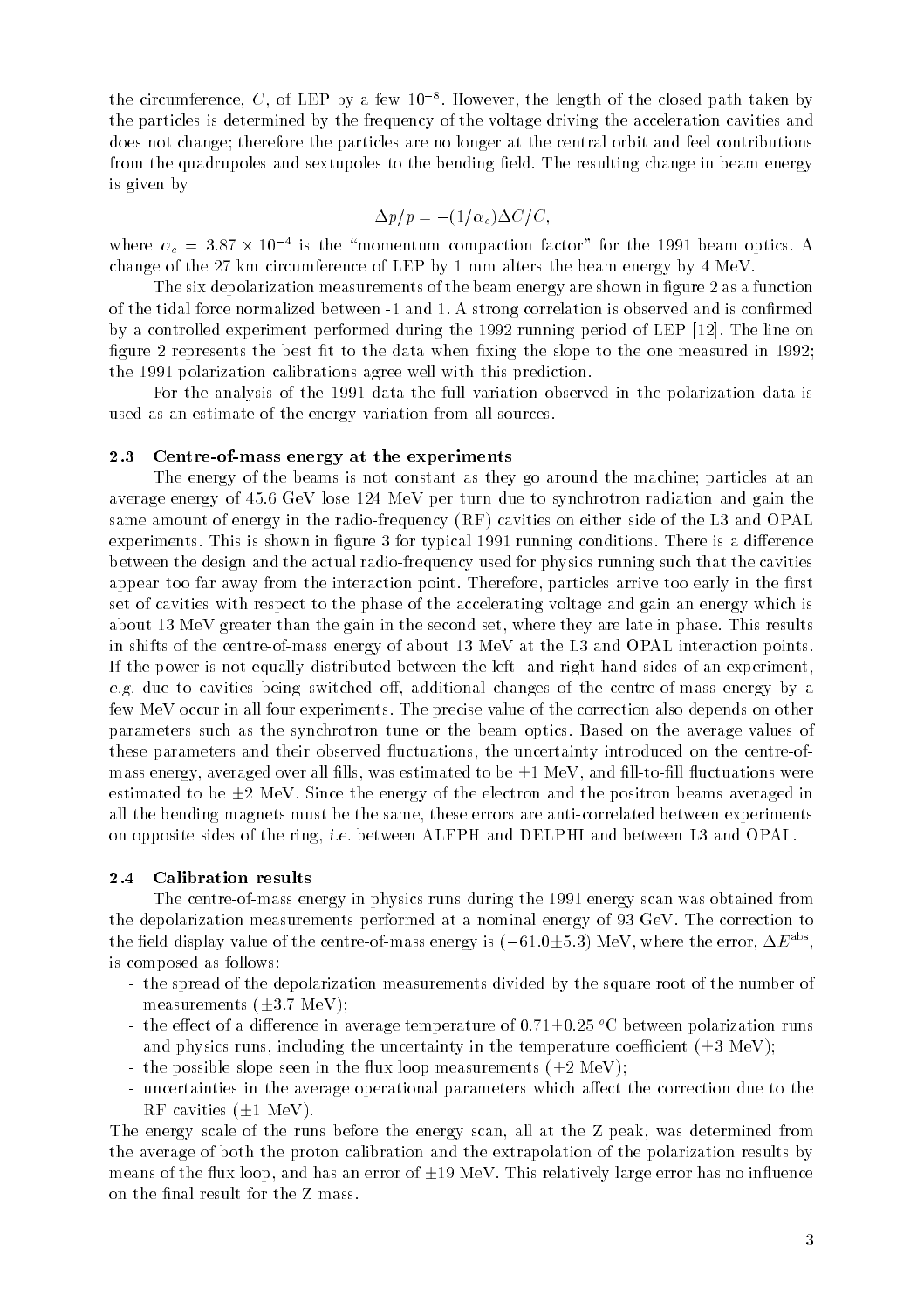Fills at energies other than 93 GeV have a contribution from an observed non-linearity in the excitation curve of the dipoles leading to a correction of  $(2:0, 1:5)$  meV- $\gamma$  (60  $\rightarrow$   $E_{CIII}$ ) GeV). The error on the coefficient,  $\Delta E^{\text{non-lin}}$ , was estimated by comparing proton calibrations at 20 GeV with depolarization calibrations at 46.5 GeV. In addition, there is an estimated random energy-point-to-energy-point error of  $\Delta E^{sc} / E = 3 \times 10^{-8}$  arising from systematically different settings of machine parameters at different energies.

Since only five fills were taken at each off-peak energy point in 1991, it was important to consider fluctuations arising from the non-reproducibility of the beam energy from fill to fill. The spread of the polarization data ( $\sim \pm 8 \times 10^{-3}$ ), energy changes due to dipole temperature variations (±3×10 °) and RF instabilities (±2×10 °) led to an estimate for the fill-to-fill reproducibility of the energy of  $\Delta E^{\text{reg}}/E = 10^{-4}$ ; this error is reduced according to the number of fills per energy point.

To summarize, the energy error of each scan point at mean centre-of-mass energy  $E_i$  with  $n_i$  fills contributing to it is described by<sup>1)</sup>:

$$
\frac{\Delta E_i}{E_i} = \left(\frac{\Delta E}{E}\right)^{\text{abs}} \oplus \frac{|93 - E_i/\text{GeV}|}{E_i} \Delta E^{\text{non-lin}} \oplus \left(\frac{\Delta E}{E}\right)_i^{\text{set}} \oplus \frac{1}{\sqrt{n_i}} \left(\frac{\Delta E}{E}\right)_i^{\text{rep}}
$$

where

$$
(\Delta E/E)^{\text{abs}} = \pm 5.7 \times 10^{-5}
$$
  
\n
$$
\Delta E^{\text{non-lin}} = \pm 1.5 \text{ MeV}
$$
  
\n
$$
(\Delta E/E)^{\text{set}}_i = \pm 3 \times 10^{-5}
$$
  
\n
$$
(\Delta E/E)^{\text{rep}}_i = \pm 10 \times 10^{-5}.
$$

The last two errors are uncorrelated between different energy points, whereas the first two are fully correlated for all energy points. Except for small effects due to the uncertainties in the correction for the RF cavity position, these errors are the same for all four experiments.

#### 3 Determination of  $M_{\rm Z}$

Each of the four experiments determined the Z mass, together with other electroweak parameters, from combined fits to the hadronic and leptonic cross sections measured during energy scans in 1989, 1990 and 1991, where the 1989 statistics are negligible. The total luminosity was  $\sim$  20 pb<sup>-1</sup> per experiment with about two thirds of the luminosity taken at the peak of the Z resonance and one third taken at six off-peak energies<sup>2)</sup> within  $\pm 3$  GeV of the peak. Information on  $M_{\rm Z}$  comes mainly from the off-peak data. Since hadronic Z decays are about seven times more frequent than decays into charged leptons, the experimental precision on  $M_{\rm Z}$  is determined by the precision achieved on the point-to-point multi-hadronic cross section. After unfolding of radiative corrections this cross section at each energy point,  $E_i$ , is parametrized by a modified Breit-Wigner shape of the form:

$$
\sigma(E_i) = \sigma^{\text{pole}} \frac{E_i^2 \Gamma_Z^2}{(E_i^2 - M_Z^2)^2 + E_i^4 \Gamma_Z^2 / M_Z^2} ,
$$

where  $\sigma^{\text{pole}}$  represents the cross section at  $E_i = M_Z$  and  $\Gamma_Z$  is the Z width. Further details about the parametrization have been described elsewhere [13]. Small contributions to the cross section from s-channel photon exchange and the photon-Z interference were fixed to their Standard Model values. Neglecting these, only the precision on the relative point-to-point cross sections is important for the determination of  $M_{\rm Z}$ .

Uncertainties in the energy calibration were included in the fitting procedures by constructing the error correlation matrix between all scan points in 1990 and 1991. Since the 1990 energy calibration was much less precise than the present one, 1990 data do not contribute significantly to the present value of  $M_{Z}$ . Errors due to the energy calibration are common to all experiments and were determined by taking the difference of the errors on the parameters obtained from fits to the individual data sets of the experiments with and without taking into

 $1$ ) ' $\oplus$ ' stands for summing in quadrature

<sup>2)</sup> these energies were slightly dierent in 1990 and 1991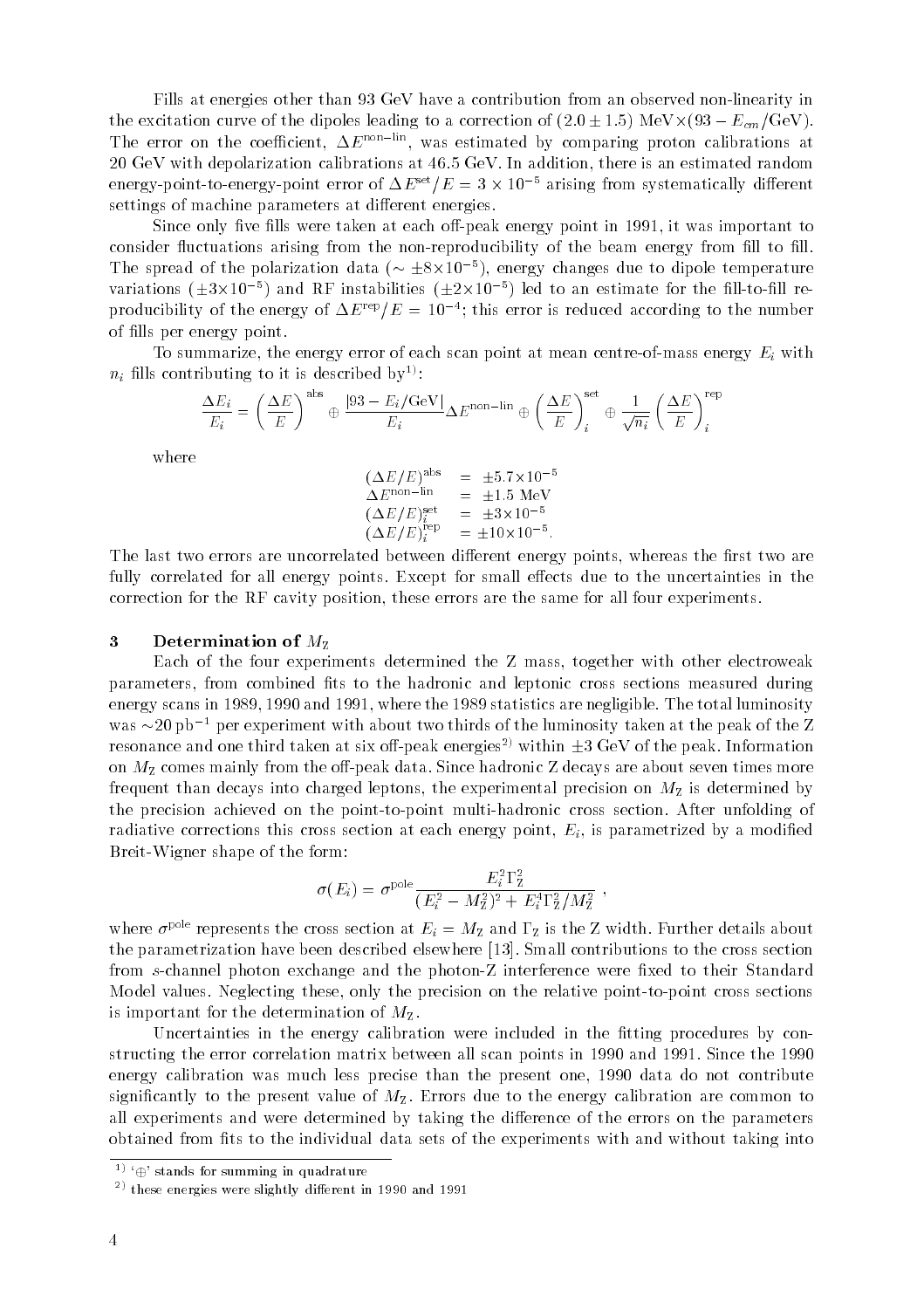account energy uncertainties. These amount to an error of  $\pm 6$  MeV on  $M_{\rm Z}$ , to be compared with an uncorrelated error of  $\pm 7$  MeV per experiment. Uncertainties on  $M_{\rm Z}$  arising from radiative corrections or from the precision on the point-to-point luminosity are negligible.

The results [2] are shown in table 1. The individual measurements are compatible, as can be seen from the  $\chi^2$  value of 2.1 for three degrees of freedom. The combination was performed by averaging over the experiments after subtracting in quadrature the common error due to the relative and absolute energy scale uncertainties. The result,  $M_{\rm Z}$  = (91.187 $\pm$ 0.004<sub>exp:</sub>  $\pm$ 0.006<sub>LEP</sub>) GeV, is a considerable improvement over the value of  $(91.175\pm0.005_{\rm exp}\pm0.02_{\rm LEP})$  GeV obtained from the 1989 and 1990 data alone [3].

#### 4 Summary

The average absolute energy scale for data taken during the 1991 energy scan around the  $\rm{Z}$  mass was determined with a relative precision of  $\pm 5.7\,\rm{X10}$  °, corresponding to  $\pm 5.2\,$  MeV at a centre-of-mass energy of  $M_{\rm Z}$ . This represents an improvement of a factor four over the precision achieved previously and was made possible by repeated energy measurements using resonant depolarization of transversely polarized electron beams. In addition to the overall scale error, uncertainties in the local energy scale about the normalization point and uncertainties in the fill-to-fill reproducibility of the beam energy led to a total error of  $\pm 6$  MeV on the mass of the Z. This is to be compared with a statistical precision of  $\pm 4$  MeV on  $M_Z$  obtained after combination of the measurements of the four LEP experiments, resulting in a value of  $M_{\rm Z} = (91.187 \pm 0.007) \text{ GeV}.$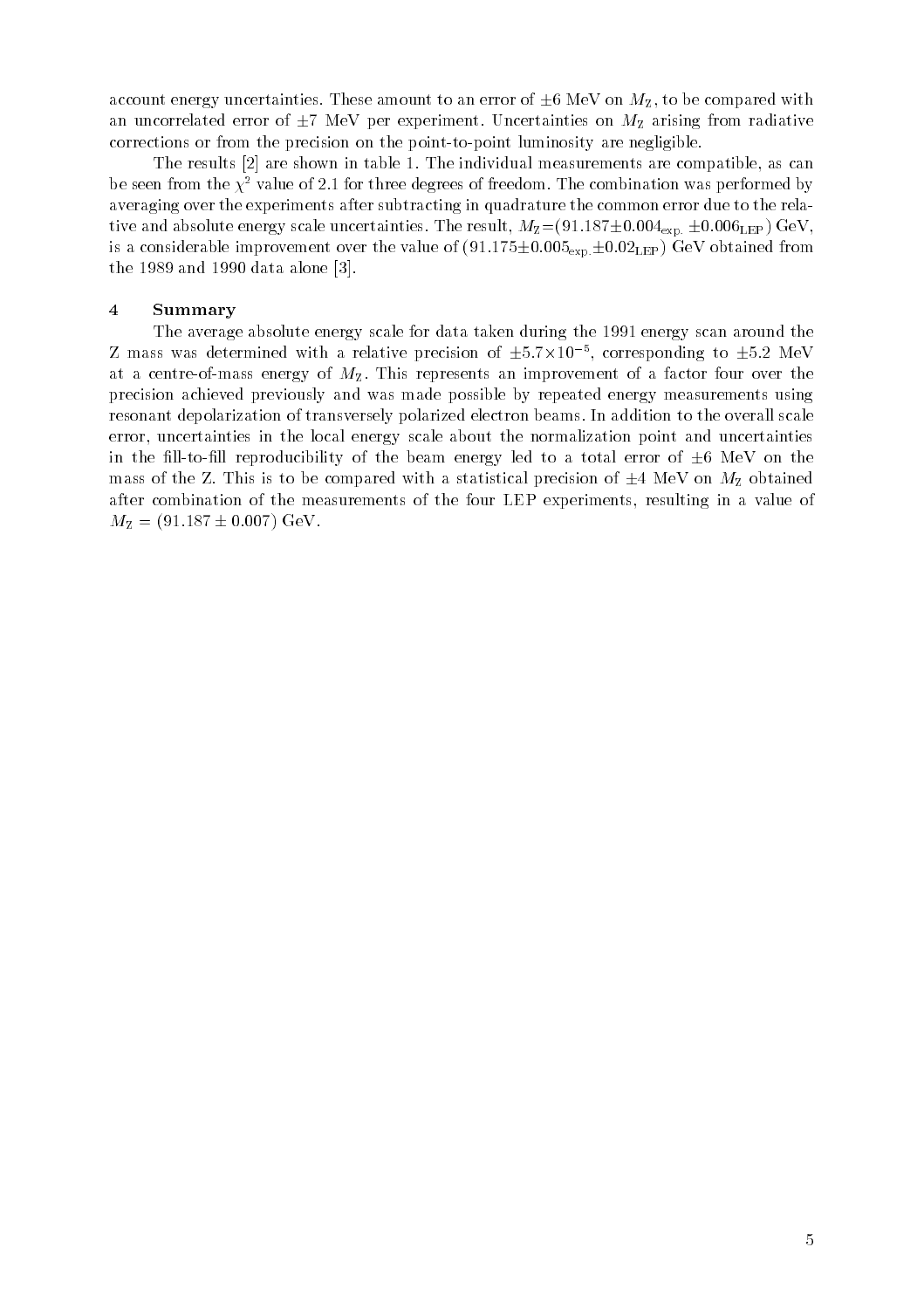## References

[1] The Working Group on LEP Energy: L. Arnaudon, R. Assmann, J. Billan, W. Birr, A. Blondel, G. Bobbink, F. Bordry, H. Burkhardt, M. Crozon, B. Dehning, A. Faugier, J. Gascon, R. Giachino, A. Grant, J.P. Gourber, J.L. Harton, V. Hatton, C.M. Hawkes, K.N. Henrichsen, A. Hofmann, R. Jacobsen, L. Knudsen, J.P. Koutchouk, G. Musolino, S. Myers, R. Olsen, J. Panman, E. Peschardt, M. Placidi, D. Plane, G. Quast, A. Read, L. Rolandi, R. Schmidt and H. Wachsmuth,

The Energy Calibration of LEP in 1991, CERN-PPE/92-125 and CERN-SL/92-37(DI) (July 1992).

[2] D. Buskulic et al. (ALEPH coll.), Update of Electroweak Parameters from Z Decays, to be published in Phys. Lett. B. (1993); P. Abreu et al. (DELPHI coll.), Measurements of the lineshape of the Z and determination

of electroweak parameters from its hadronic and leptonic decays, to be published in Nucl. Phys. B (1993);

O. Adriani et al (L3 coll.), Results from the L3 Experiment at LEP, CERN-PPE/93-031, subm. to Physics Reports (1993);

P.D. Acton et al. (OPAL Coll.), Precision Measurements of the Neutral Current from Hadron and Lepton Production at LEP, CERN-PPE/93-003 (1993), subm. to Z. Phys. C.

- [3] The LEP collaborations: ALEPH, DELPHI, L3 and OPAL, Electroweak Parameters of the Z Resonance and the Standard Model, Phys. Lett. B276 (1992) 247;
	- D. Decamp et al. (ALEPH Coll.), Z. Phys. C53 (1992) 1;
	- P. Abreu et al. (DELPHI Coll.), Nucl. Phys. B367 (1991) 511;
	- B. Adeva et al. (L3 Coll.), Z. Phys. C51 (1991) 179;
	- G. Alexander et al. (OPAL Coll.), Z. Phys. C52 (1991) 175.
- [4] J. Billan, J.P. Gourber, K.N. Henrichsen and L. W. Walckiers, Field Display System for the Forecast of Beam Momentum and Betatron Frequencies at LEP, XIV Int. Conf. on High Energy Accel., Tsukuba, Japan (August 1989) and Part. Accel. 29 (1990) 215.
- [5] J. Billan, J.P. Gourber and K.N. Henrichsen, Determination of the particle momentum in LEP from precise magnet measurements, 1991 Particle Accelerator Conference, San Francisco, CA (May 1991) and CERN-AT-MA-91-03.
- [6] R. Bailey et al., LEP Energy Calibration, 2nd European Particle Accelerator Conference, Nice, France (June 1990) and CERN SL/90-95.
- [7] L. Knudsen et al., First Observation of Transverse Beam Polarization in LEP, Phys. Lett. B270 (1991) 97.
- [8] L. Arnaudon et al., Measurement of LEP Beam Energy by Resonant Spin Depolarization, Phys. Lett. B284 (1992) 431.
- [9] A.D. Bukin et al., Yad. Fys. 27 (1978) 296.
- [10] J. Gascon et al., The temperature dependence of the energy calibration of LEP beams by flux loop measurements, LEP Performance Note 74, CERN (1991).
- [11] G. Fischer, Ground Motion  $An Introduction$  for Accelerator Builders, SLAC-PUB-5756 (February 1992), Invited talk at the CERN Accelerator School, Montreux, Switzerland (March 1992).
- [12] L. Arnaudon et al., *Effect of Tidal Forces on the Beam Energy in LEP*, to be presented at 1993 PAC conference, Washington D.C., (May 1993)
- [13] D. Bardin et al., Z. Phys. C44 (1989) 493, Phys. Lett. B229 (1989) 405, Nucl. Phys. B351 (1991) 1, Phys. Lett. B255 (1991) 290 and CERN-TH.6443/92 (1992). M. Martinez et al., Z. Phys. C49 (1991) 645, M. Consoli, W. Hollik and F. Jegerlehner, Proceedings of the Workshop of Z physics at LEP, CERN Report 89-08 Vol.I, 7 and G. Burgers, F. Jegerlehner, B. Kniehl and J. Kuehn, Proceedings of the Workshop of Z physics at LEP, CERN Report 89-08 Vol.I, 55.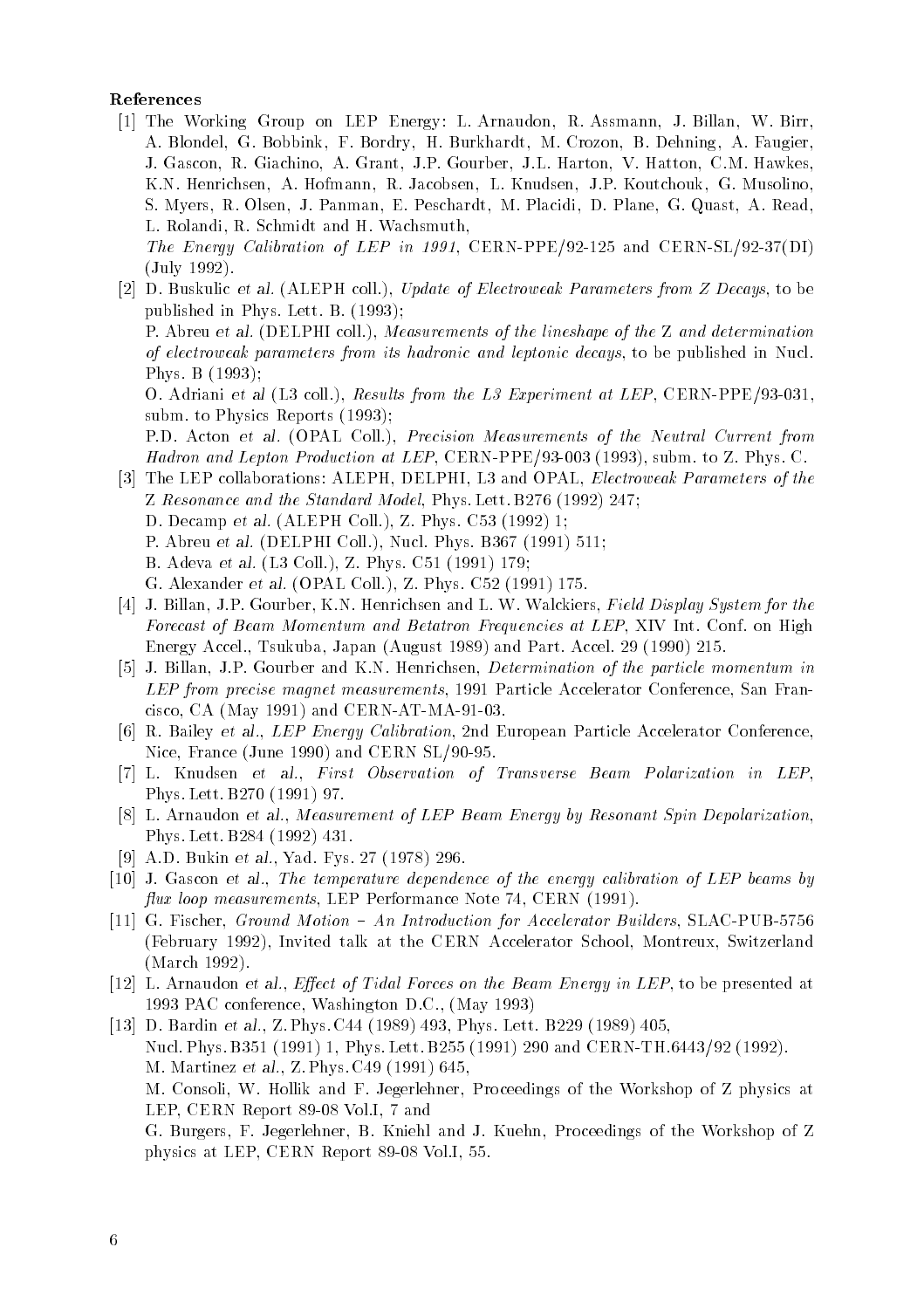|                                                   | $M_{\rm Z}[\rm GeV]$ |                              |
|---------------------------------------------------|----------------------|------------------------------|
| ALEPH                                             | 91.187               | ±0.009                       |
| DELPHI                                            | 91.186               | ±0.009                       |
| L3                                                | 91.195               | ±0.009                       |
| <b>OPAL</b>                                       | 91.181               | ±0.009                       |
| common error due to                               |                      |                              |
| energy scale uncertainty                          |                      | $\pm 0.006$                  |
| combined result                                   |                      | 91.187 $\pm 0.004 \pm 0.006$ |
| $\chi^2$ /D.O.F. from independent errors is 2.1/3 |                      |                              |

Table 1: Results on the Z mass [2].

Individual experimental results are given including the common error arising from uncertainties in the LEP energy scale.



Figure 1: Beam energy calibrations in 1991.

The measurements were corrected to the same temperature as mentioned in the text. Shown as a function of time is the correction to be applied to the energy obtained from measurements of the magnetic field in the reference magnet. The individual flux loop measurements are shown with the error from the temperature correction only; the full error is shown by the horizontal dotted lines representing the average of all measurements before and during the energy scan, respectively. The error bar drawn on the average of the depolarization points represents the r.m.s. spread of the individual measurements.